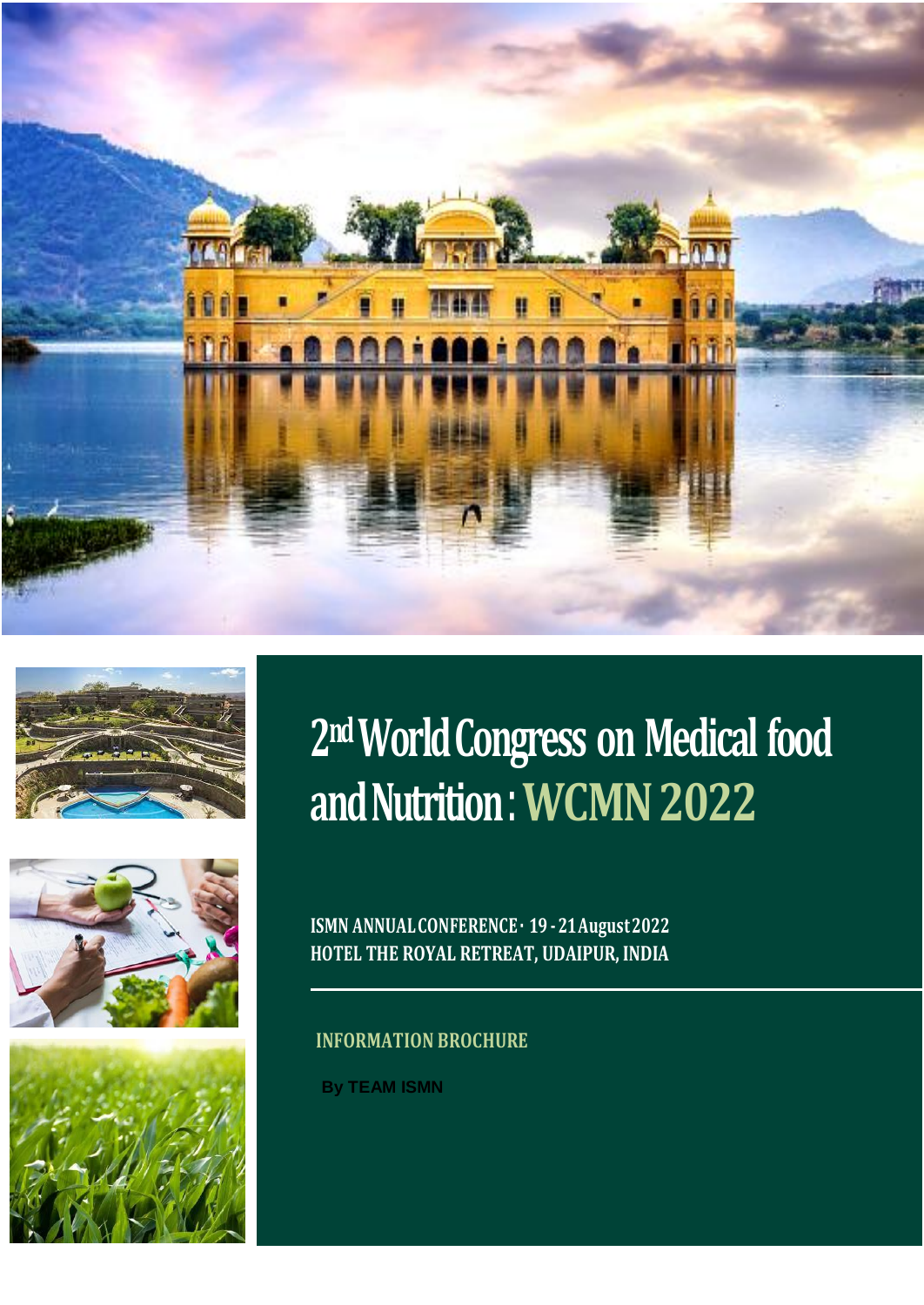## **WCMN 2022: UDAIPUR**

## **ISMN ANNUAL CONFRENCE · 19- 21 AUG 2022**



THE ISMN CONFERENCE PROVIDES OPPORTUNITY FOR HEALTH, FOOD & AGRICUTURE PROFESSIONALS, FROM ACROSSTHE ASIA ANDBEYOND TO ACCESS THE LATEST INFORMATION, DEVELOPMENT, RESEARCH AND SCEINTIFIC KNOWLEGDE IN THE MOST COST EFFECTIVE AND TIME EFFICIENT MANNER. DESIGNED BY AND FOR PROFESSIONALS IT DELIVERS A PROGRAMME WHICH IS RELEVANT, THOUGHT PROVOKING AND EDUCATIONAL.

It addresses those troublesome issues that confront us on a daily basis, it offers new ideas and theories to be considered and it offers an opportunity for you to have your say. All discussions in a relaxed settingwhichencourages informal discussions, the development of new working relationships, professional connections and supportnetworks.

- Medical food
- Clinical Nutrition
- Toxicity
- Food safety
- Nutrition and diseases
- Safe agricultural practices
- Natural products development
- Nutritional education
- Policy & Guidelines

## **OUR VENUE**

**The Royal Retreat Resort & Spa Badi Hawala Road,Udaipur (Rajasthan) 313025**

Nestled in the lap of the majestic Aravali hills, The Royal Retreat is a destination worth a stay for all the nature lovers.

The Royal Retreat Resort & Spa (A five Star facility Resort) is situated in the heart of the city Udaipur.



The resort is located near the Sajjangarh Monsoon Palace on Badi Hawala Road. The Resort is a living personification of Royal Rajasthan and has stood on the ranges of Aravali. The Royal Retreat Resort and Spa is spread over acres of natural surroundings and offer more than 100 well-appointed rooms, soberly but elegantly decorated with rare artefacts from the owner's personal collection and connected through walkways around the swimming pools. Escape from the hustle of the city and move into lavish and serene space of The Royal Retreat Resort & Spa. It is the ideal place to relax, unwind and soak in what promises to be an unforgettable experience. The Royal Retreat serves as an ethereal holiday place, which would definitely leave you with many memories and an explicit desire to return.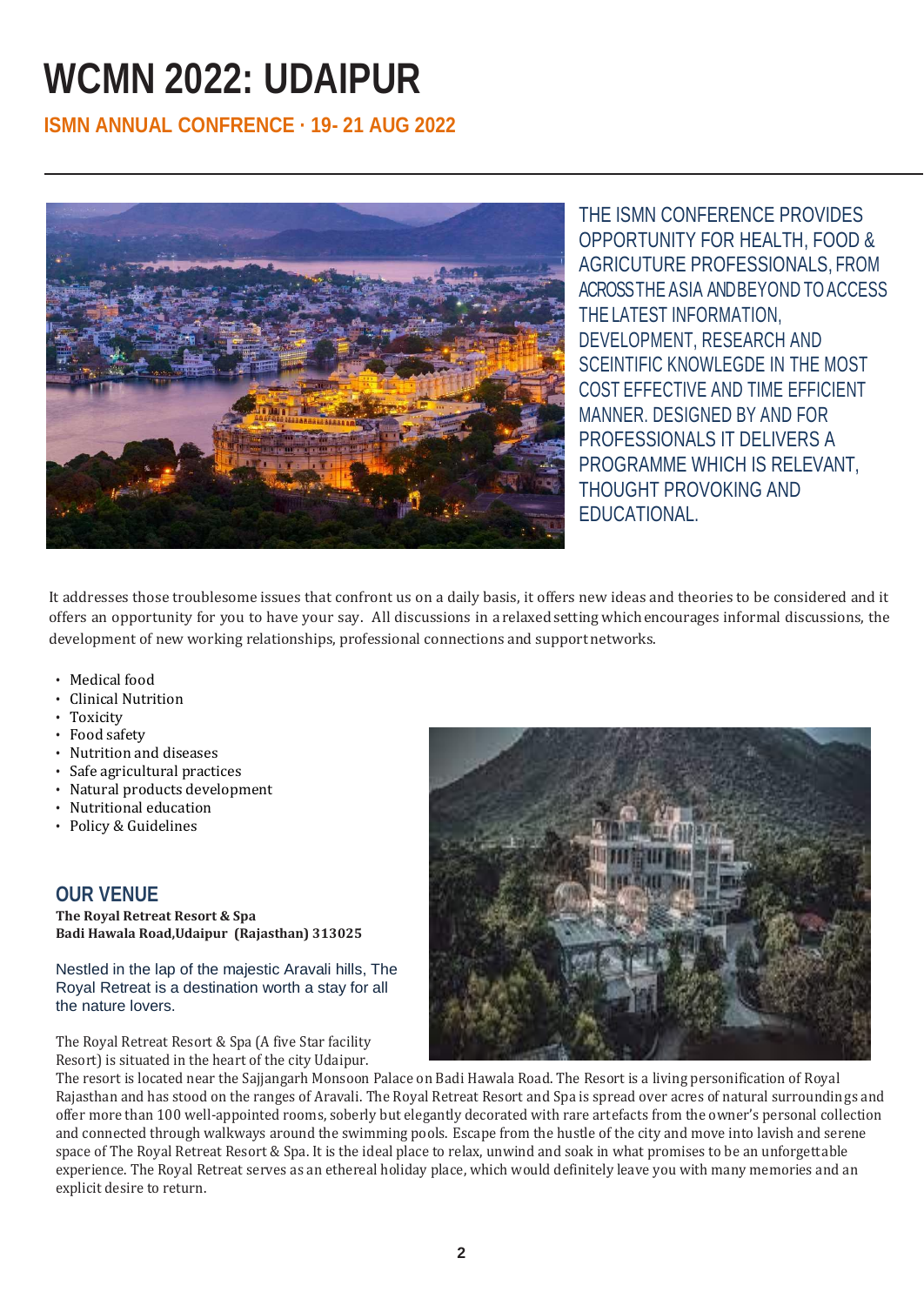

### **DIRECTIONS FROM THE CITY CENTRE**

The Royal Retreat resort & Spa is located at Badi Hawala Road, Badi. Udaipur. Magnificent palaces, lakes, gardens and temples bring to life the glorious history of the erstwhile capital of Mewar. City Palace, Lake Pichola, Jagdish Temple, Jag Mandir, Fateh Sagar Lake, Sajjangarh Palace, Saheliyon Ki Bari, Bharatiya Lok Kala Museum, Gulab Bagh and Sukhadia Circle are the major tourist attractions of the city.

Distance from Udaipur City railway station: 6.7 km (approx.)

Distance from Maharana Pratap airport: 27.5 km (approx.).

It takes 44 minutes to travel from Udaipur Airport to The Royal Resort And Spa. Approximate driving distance between Udaipur Airport and Royal retreat Resort And Spa is 27 kms or 16.8 miles or 14.6 nautical miles . Travel time refers to the time taken if the distance is covered by a car**.**

#### **Our Attractions**

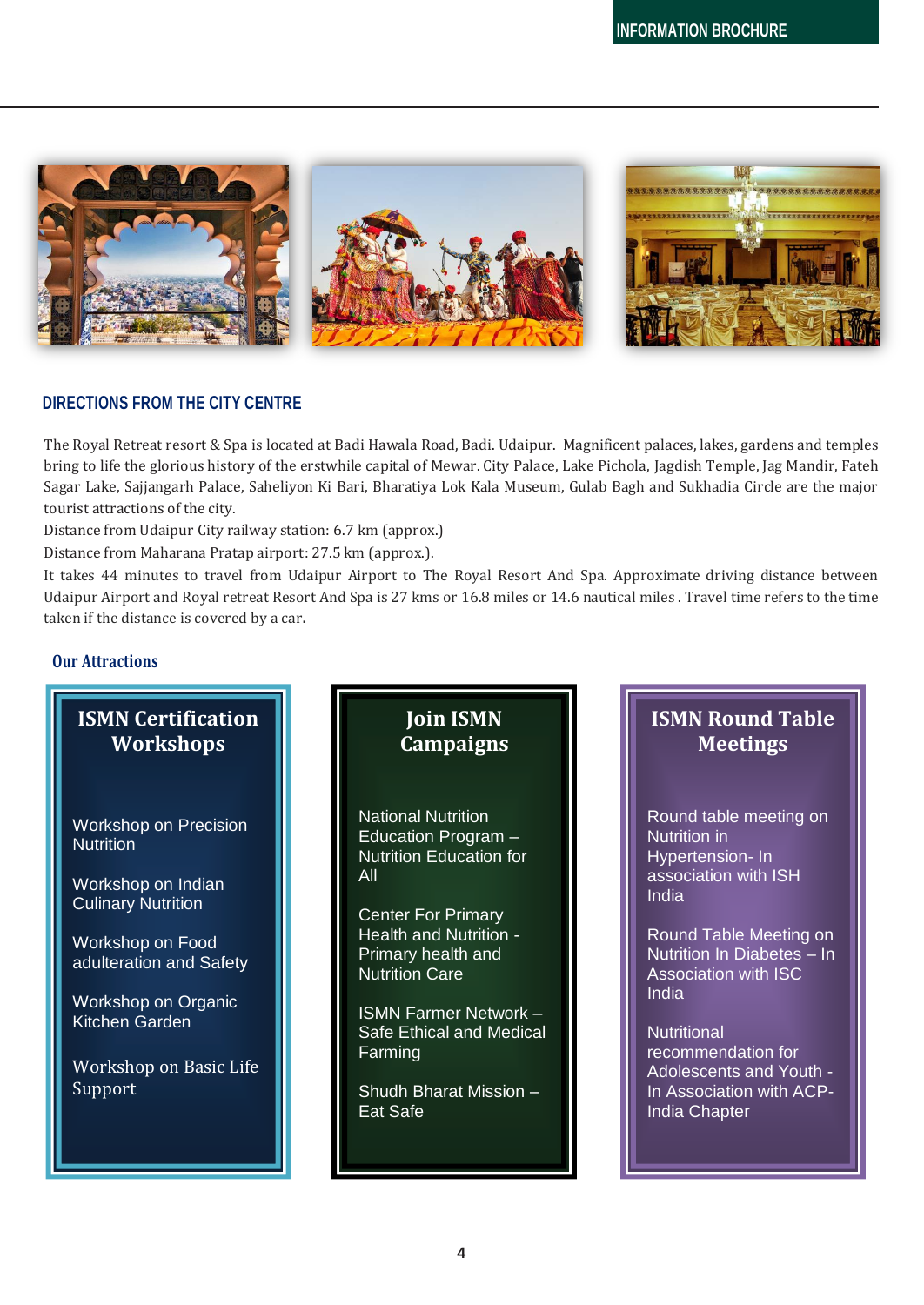#### **PROMOTIONAL OPPORTUNITIES**

For organizations want pintroduce your services or products to occupational health physicians, eager to meet, develop sales leads and build customer relations yet keen to keep costs down then this conference is for you. We offer a variety of opportunities to suit all budgets, or the chance to build a dedicated package specifically to meet your objectives. For further information on sponsorship and support opportunities please contact us at +91-9044241027/ 9839064560 or mail us at ismanutrition@gmail.com

#### **Why Exhibit at WCMN 2022**

WMFN offers enormous potential to connect with new customers and collaborators. Attendees are actively seeking new products and services that will help them stay at the forefront of their research and practice. The nearly 1000 attendees of are looking for the products and services that will help them improve lab studies, conduct better experiments, obtain more accurate results, and offer better food, ingredient and supplement choices and advice.

As an exhibitor, you will: Introduce new products and services, Interact face-to-face over 3+ days with people passionate about the study and practice of nutrition – who need your products and services to do it Sell onsite and generate new sales leads, Elevate brand awareness

#### **Network HUB**

#### **Your Meeting place**

Network Hub is an important expo area featuring exhibitors, posters, networking pavilions, career services, special programming events, lunch and refreshments and more The Opening Reception is a popular, well-attended, energy-filled event the latest research and science are featured in poster sessions and poster theaters. Exhibitor can talk about their product at Hub's Main Stage. Live streaming of scientific lectures in Hub Area

#### **Innovation Area for Start-ups**

To encourage new start ups and young Talent in area of food and nutrition. A dedicated area on the floor is reserved for newly established companies and organizations that harness innovation and entrepreneurship in nutrition science and Medical food. A booth space is available for these start-ups to showcase their latest innovations at a reduced exhibit fee. A limited number of booths will be available in the Innovation Pavilion! To apply for startup booth log on www.ismnworld.org

#### **Booth Reservation Procedure**

Submit your WMFN 2022 Booth Reservation Form by May 2022 to ensure your company/organization is included in the first round of booth assignments. Booths maybe reserved online, however booth availability and location will be on an "as available" basis. Go to www.ismnworld.org/exhibitors to learn about exhibiting View the floor plan and select your top three preferred both locations. Complete and submit your WCMN 2022 Booth Reservation Noting your top three preferred booth locations and payment.

#### **Exhibitor Benefits & Pricing**

All booths are standard 3'x 2' units or multiples thereof (Minimum rental). **Pricing Star Partner: Rs 560, ooo before 15 May 2022 Standard Rate: Rs 2, 26,200 before 15 May 2022**

**Exhibitor Benefits** Registration: Two (4) complimentary full conference staff registrations per 3'x2' booth; this registration allows access to ALL Sessions and receptions. \* Complimentary ID sign with company name and booth number. A Reserved Round table in Hub Area